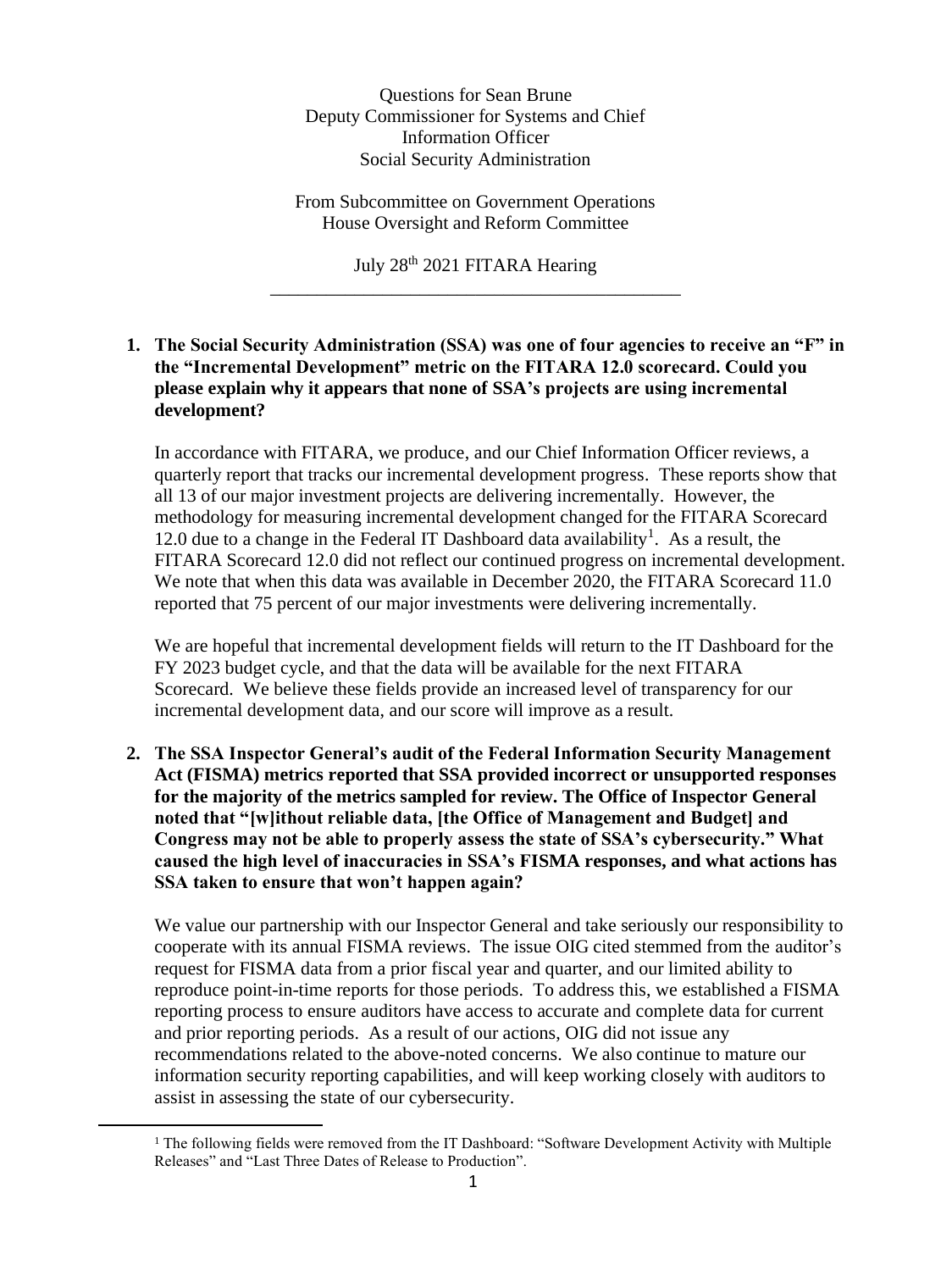## **3. Are there modernization projects you wish to undertake at SSA but are unable to do so due to the annualized nature of federal budgeting and appropriations?**

We have experienced successful outcomes with multi-year IT appropriations. For example, the National Support Center (NSC) is a strong case for dedicated no-year funding because we were able to efficiently plan and execute the multi-year initiative with sustained funding levels guaranteed year over year. We received American Recovery and Reinvestment Act (ARRA) funding to build the NSC and migrate our IT infrastructure to it. With \$500 million in dedicated ARRA funding, we were able to fully fund the NSC migration, and complete it on time and within budget. Now, the NSC is a leader in the data center arena for its design, processing ability and energy efficiencies. It received the GSA Honor Award in Engineering in 2016.

Since FY 2017, we have received \$415 million in no-year dedicated funding from Congress to execute our IT Modernization Plan. This dedicated funding helped us accelerate delivery and incorporate service improvements to the public. This funding covers a portion of the entire cost of our IT Modernization efforts, and annual appropriations fund the rest.

**4. The transition off of the General Services Administration's expiring telecommunications contracts provides agencies a chance to make transformative technology changes at their agency. Some agencies, however, may simply use the corresponding metric on the FITARA Scorecard as a check-the-box exercise instead of taking time to migrate to services that improve mission and service delivery. How is SSA using the transition off of expiring telecommunications contracts to improve the agency's operations?** 

We have taken full advantage of this opportunity to make transformative technology changes by consolidating our many legacy GSA and non-GSA telecommunications contracts into three large Enterprise Infrastructure Solutions (EIS) task orders: one for our voice services network and two for our dual carrier data network. Through this streamlined approach, we have realized cost avoidance through economies of scale. We are on schedule to meet GSA's [transition](https://www.gsa.gov/technology/technology-purchasing-programs/telecommunications-and-network-services/enterprise-infrastructure-solutions/eis-transition/transition-timeline) timeline. Once we fully transition, we will reduce our annual spending for these same services by approximately 54 percent, or \$114 million. The new EIS contract services will also improve agency operations and customer service by modernizing our telephone services, increasing core network capacity across our many services and systems, and reducing operational administrative burdens related to legacy contracts.

## **5. What is the status of SSA's implementation of the 21st Century Integrated Digital Experience Act (Public Law No. 115-336)? Who within SSA is responsible for implementing the requirements of the Act?**

In accordance with the requirements of the 21st Century IDEA, we continue to streamline our digital footprint and deliver a safe and convenient online experience for customers and business partners. We currently maintain  $435$  information collection tools<sup>2</sup> used to serve the

<sup>&</sup>lt;sup>2</sup> Each of these 435 forms, processes, and information collections is associated with an OMB Control Number. Under the Paperwork Reduction Act, we receive OMB approval of our forms, processes and information collections under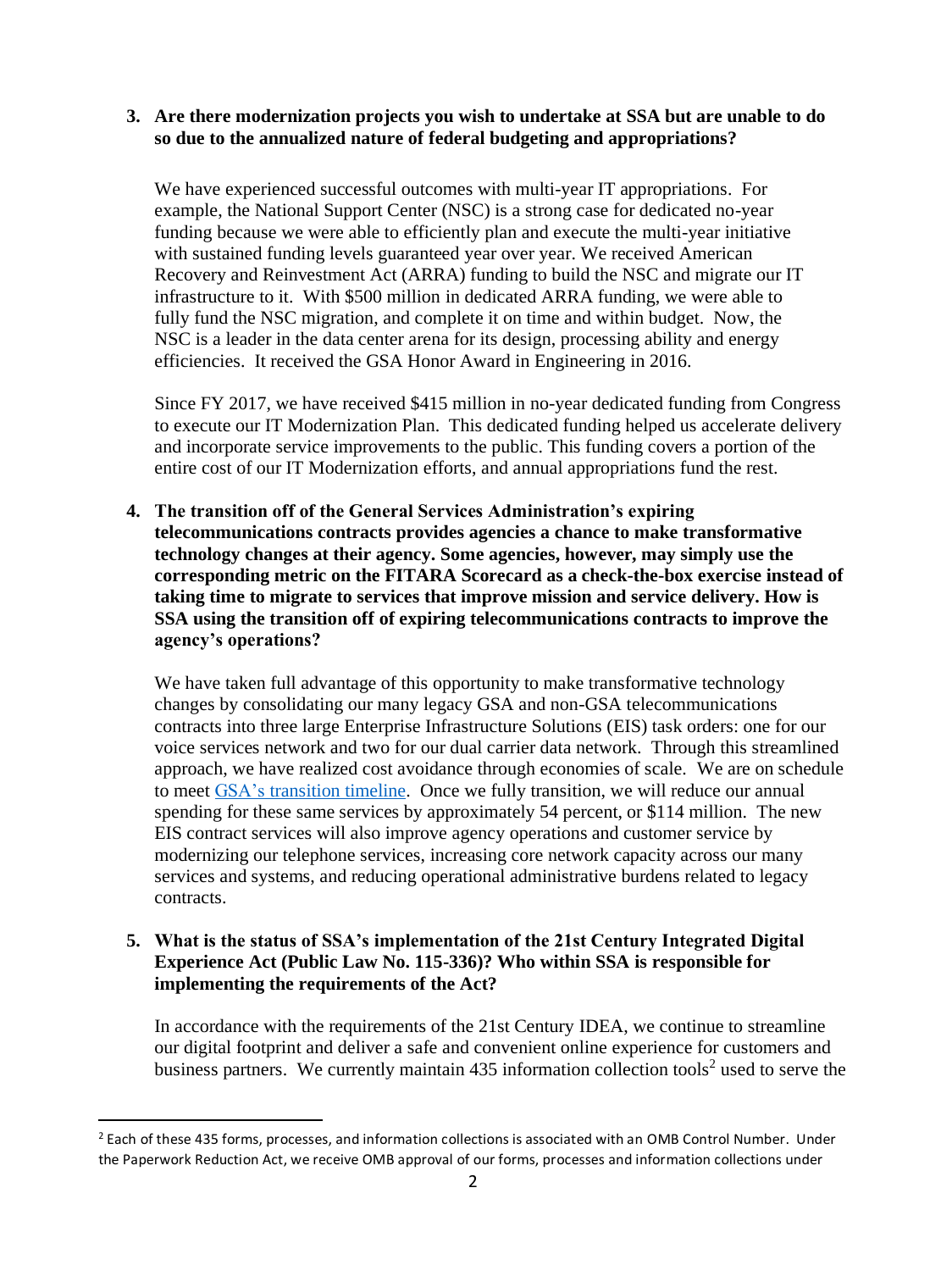public for which we receive OMB approval. Of these information collection tools, 114 can be submitted electronically and 321 require submission via paper or in-person processes. The 114 figure comprises those information collections that can be completely accessed, filled out, signed (if applicable), and submitted online by members of the public, with no input from or consultation with SSA. Of the 321 remaining information collection tools, many have electronic elements and are not purely paper-based, and thus help to alleviate the public burden. Many of these 321 collections do not require the public to fill out a form, but instead are completed by SSA employees based on an in-person or phone interview.

In 2020, we focused on improvements to the priorities listed in our 2019 21st Century IDEA Report to Congress<sup>3</sup> such as *my* Social Security and our public facing website, [socialsecurity.gov.](http://www.ssa.gov/) We added new priorities in 2020 as we adjusted our service model to continue serving the public during the pandemic with service by appointment only. We are committed to continuing to improve service in alignment with the statute.

Our Chief Information Officer is responsible for coordinating and ensuring alignment of the internal and external customer service programs and strategy including implementation of this new law.

## **6. Please highlight any recent successes in improving customer experience or any areas where the agency has made improvements that align with the goals of the 21st Century Integrated Digital Experience Act.**

We continue to expand electronic and automated customer service options and IT solutions for the public to get the help they need. For example, within the last several years we have worked to implement and expand the following initiatives to improve customer experience and provide better, more timely service:

- **Digital Identity** –To increase secure registration options for individuals registering for a *my* Social Security account, we added a driver's license verification option available to individuals residing in 43 states and the District of Columbia, covering approximately 83% of the population. This change helped us improve the registration rate by approximately 20 percent; more than 60 million Americans have now registered for a *my* Social Security personal account. The American Association of Motor Vehicle Administrators continues to coordinate with the remaining seven states to onboard them to this digital identity service option.
- **Internet Social Security Number Replacement Card** We continue to collaborate with the States to expand our internet SSN replacement card application, which allows for U.S. citizens over the age of 18 with a driver's license or State ID to request a replacement social security card so long as they do not need to make any changes to the information on the card. As of July 2021, 44 states and the District of Columbia participate in the application. We also added an online receipt feature to reduce visits to the field office.

<sup>232</sup> OMB Control Numbers. An OMB Control Number may have more than one form, process, or collection associated with it.

<sup>3</sup> [https://www.ssa.gov/digitalstrategy/documents/2020 SSA Report to OMB -](https://www.ssa.gov/digitalstrategy/documents/2020%20SSA%20Report%20to%20OMB%20-%2021st%20Century%20IDEA.pdf) 21st Century IDEA.pdf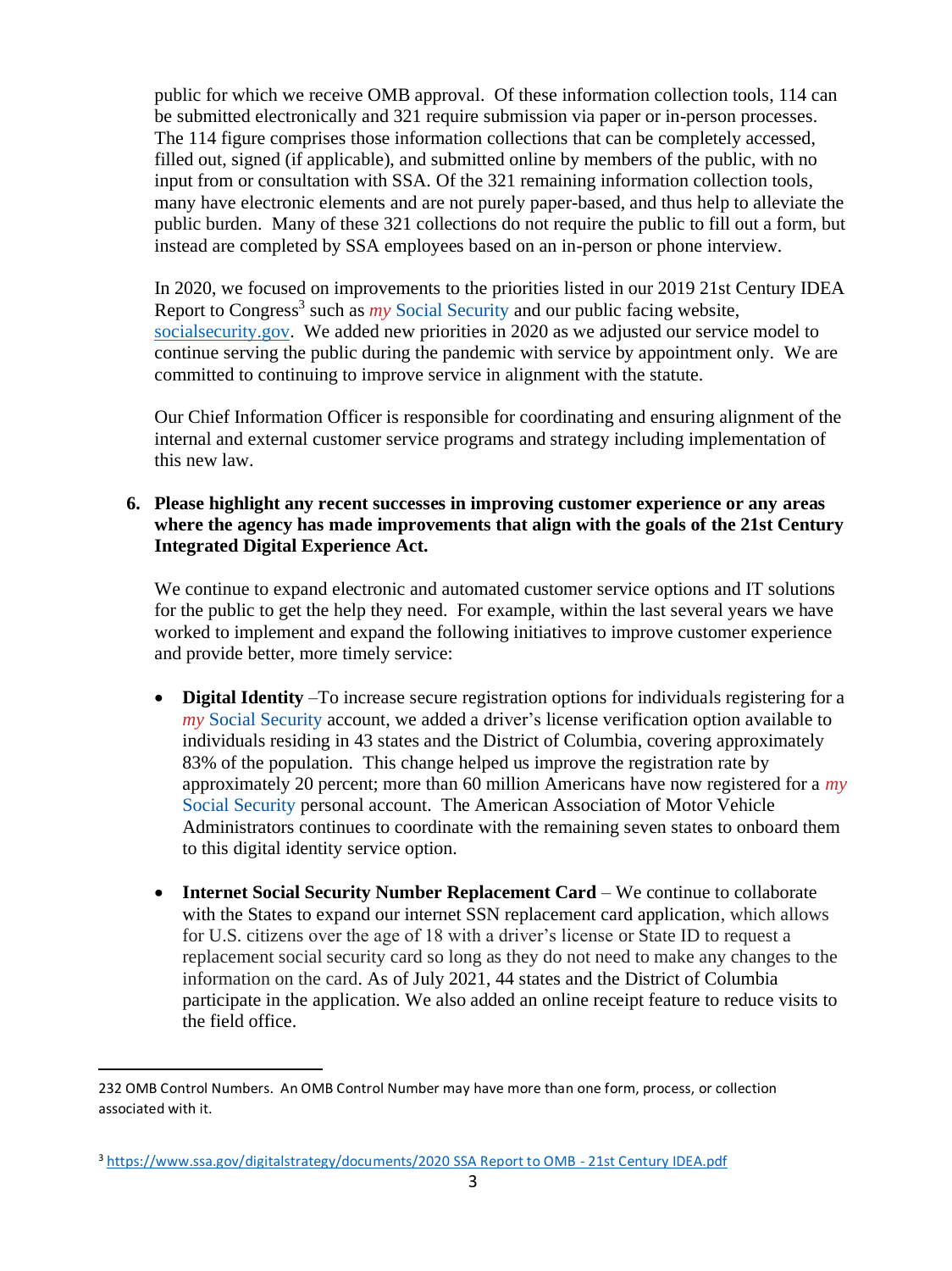- **Enhanced Retirement Calculator** Individuals can now estimate spousal benefits.
- **Hearings and Appeals Case Processing System (HACPS)** –Vendors who participate in our disability hearings process can now file invoices electronically, view call orders and invoices, and receive electronic notification of payments. Electronic invoicing is only available for cases processed in HACPS. Other cases have paper-based invoicing. We will phase out paper-based invoicing as these cases are resolved.
- **Digitized Forms** During 2020, SSA began exploring new platforms for digitizing paper forms and services. Beneficiaries can now complete continuing disability Form SSA-455 Disability Update Report online, upload supporting documentation, and electronically sign and transmit the form in real-time for employees to review virtually, reducing processing time. Beneficiaries can also now apply online to enroll in Medicare Part B (Supplementary Medical Insurance) based on a Special Enrollment Period. Additionally, representatives and their clients can now complete the entire representative appointment process online, including accepting electronic signatures on notices of Appointment of Representative (Form SSA-1696). Other forms digitized through this process include the Request to Withdraw a Hearing Request (HA-85), the Request to Withdraw an Appeals Council Review (HA-86), the Waiver of Your Right to Personal Appearance Before an Administrative Law Judge (HA-4608), the Work Activity Report -Self Employment (SSA-820), and the Work Activity Report-Employee (SSA-821).
- **Video Service Delivery** We continue to explore opportunities to use video technology solutions to balance workloads, reduce wait times, and provide a virtual face-to-face service option. In 2020, we implemented using Microsoft Teams for video hearings conducted in our Office of Hearings Operations.
- **Access to Electronic Files** Unrepresented claimants may now view and download their electronic files via *my* Social Security. If they do not have a *my* Social Security account, they may also receive a PDF copy of their file via secure email. We also increased the maximum file size for uploading digital documents. Currently, individuals seeking to view their electronic files must make a request through an SSA field office. However, we are exploring tools for automating the process via *my* Social Security in the future. Appointed representatives can now view their claimants file at the initial and reconsideration levels via Appointed Representative Services.
- **Individual Representative Payee Portal** Individual payees with a *my* Social Security account can now obtain online benefit verification letters and replacement SSA-1099/1042S tax forms, view previously submitted accounting reports, update reports with exceptions, and update their addresses and phone numbers.
- **Notices** We continue to expand the availability of electronic notices through *my* Social Security and now offer customers the choice to opt-out of receiving printed notices they receive through the portal. New notices launched in FY 2020-FY 2021 include: the Income-Related Monthly Adjustment Amount Benefit Rate Increase, the Social Security Number Replacement Card Receipt Notice, the Advanced Designation of Representative Payees Receipt and Annual Reminder Notices, and the Consolidated Claim Medicare Award and Disallowance Notices.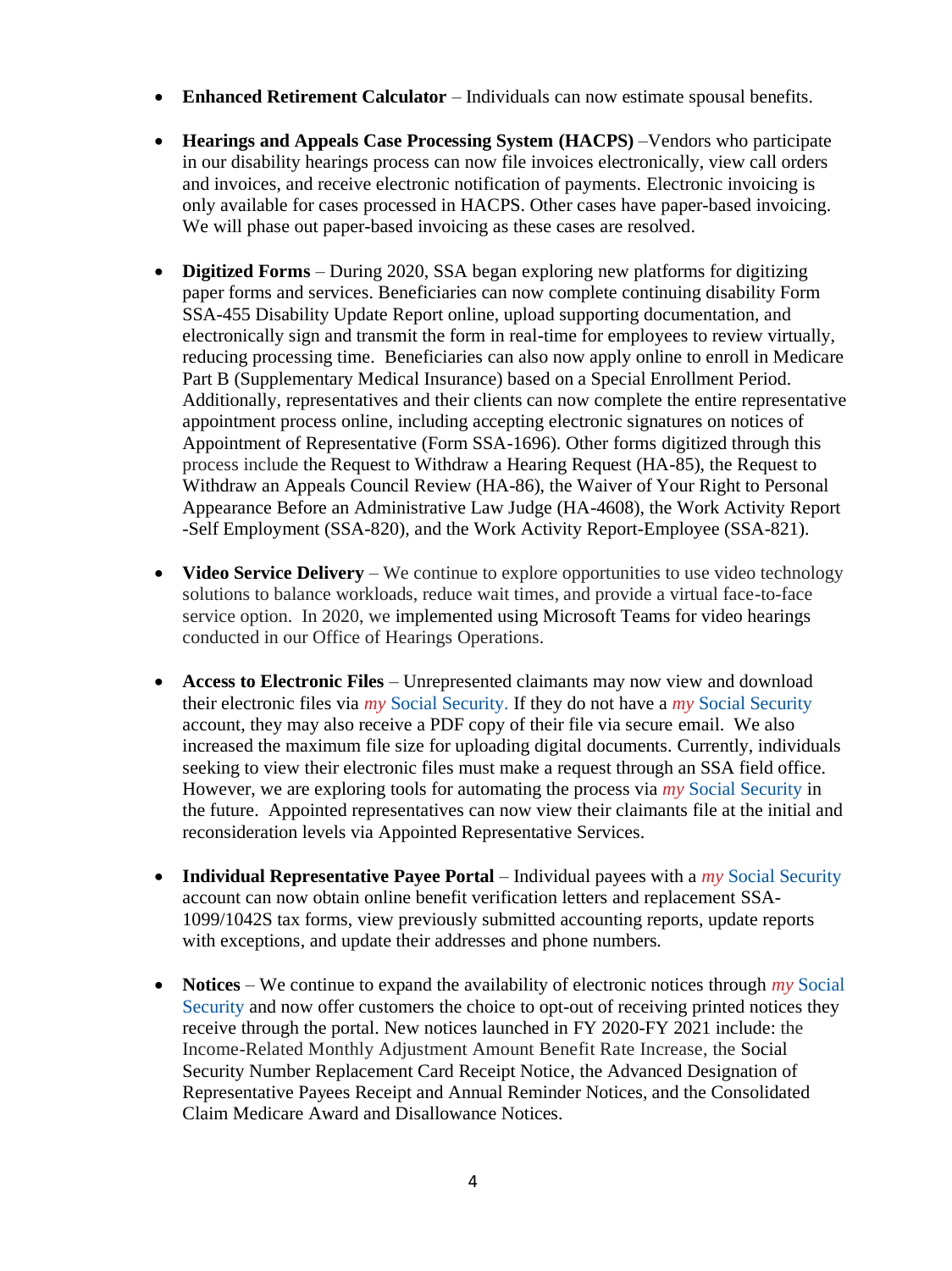- **Desktop Faxing** Our field offices, teleservice centers, hearing offices, and the Office of Appellate Operations can now send and receive faxes through email, reducing costs and improving processing times.
- **Targeted Event Based Emails** We enhanced our online claim status system by providing customers more detailed information, including an estimated claim processing time (based on the state's Disability Determination Service's (DDS) processing time) and what to expect next. For example, now when an individual submits an application through iClaim, they will receive automated emails when (among other events): the application is transferred to the DDS for review, hearings are scheduled, and a decision is made. We have found that sending event-based emails reduces follow up inquiries by one-third, allowing technicians to focus on other critical workloads.
- **SocialSecurity.gov Website Redesign** We implemented a password-protected beta site for SocialSecurity.gov that includes streamlined content and a redesigned home page. We will use customer feedback from online surveys and focus groups to make adjustments to the beta site. We expect to increase the customer satisfaction score for the redesigned website by two points compared to the ssa.gov satisfaction score for the prior year. In FY 2022, we plan to transition the final redesigned ssa.gov website into production. To ensure the website is accessible to individuals with disabilities, the redesign process has included accessibility experts from its inception, and will be tested for Section 508 compliance.
- **Online "Voice of Customer" Feedback**  We established a centralized feedback collection supporting all service channels. In June 2021, we deployed a "Feedback" option to a number of high-traffic SSA.gov pages. In July 2021, we established an online customer feedback hub and marketed it on our National 800 Number Network and field office phone lines. We will continue marketing this feedback option across all service channels to help us improve service.
- **7. SSA manages the experiences of millions of people seeking support for their disability and retirement statuses. Many of these experiences cross agency boundaries—for example, people with disabilities may start with the Department of Labor, then need help from the Department of Health and Human Services, and finally end up accessing disability benefits from SSA. How is SSA coordinating technology solutions across agency siloes to help people navigate this complex environment successfully?**

We are working to integrate our IT solutions with government-wide strategies, including GSA's [login.gov](https://login.gov/) service. By federating and leveraging existing capabilities, we provide broader access to our online services. We also continue to explore opportunities to coordinate technology solutions across government to improve service to the public. For example, we have a longstanding partnership with the Centers or Medicare and Medicaid Services (CMS) serving mutual customers. To assist people who lost their employer sponsored health coverage during the pandemic, we partnered with CMS to provide policy flexibilities to expand Medicare enrollment options and use digital technology solutions to create an online Medicare Part B application. To make the enrollment process easy for the public, CMS.gov provides a link to the SSA.gov Medicare Part B online application.

Additionally, our Office of the Chief Business Officer (OCBO) is collaborating with other agencies, such as the Veterans Administration, to gain additional insights on how to